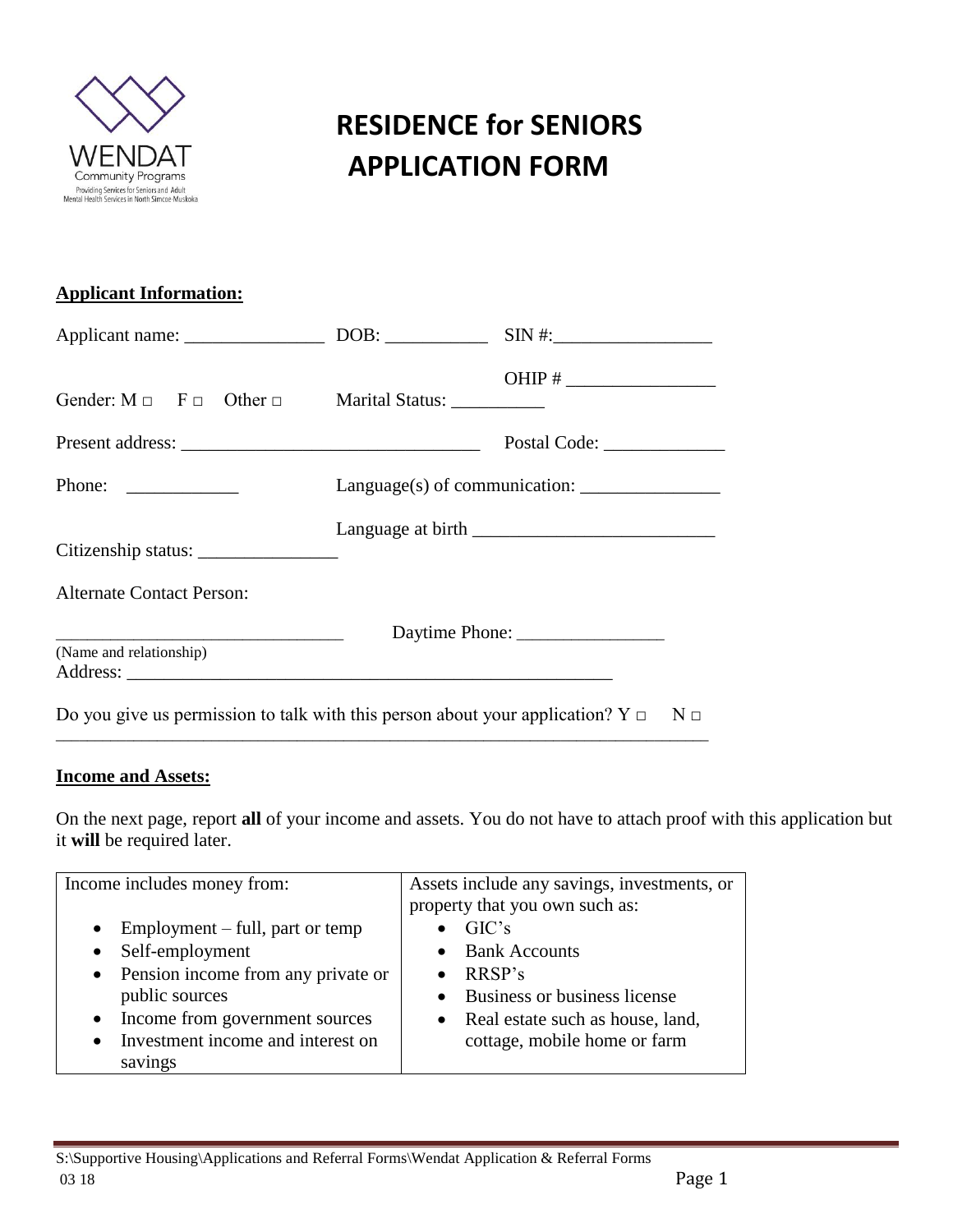### **RESIDENCE for SENIORS**

### **APPLICATION FORM**

| <b>List of Sources of Income</b> | Gross monthly total – before deductions |  |
|----------------------------------|-----------------------------------------|--|
|                                  |                                         |  |
| <b>ODSP</b>                      | \$                                      |  |
| Employment                       | \$                                      |  |
| <b>Employment Insurance</b>      | \$                                      |  |
| <b>WSIB</b>                      |                                         |  |
| Old Age Security                 | S                                       |  |
| $GAINS - Aged$                   | \$                                      |  |
| <b>Canada Pension Plan CPP</b>   | \$                                      |  |
| <b>Private Pensions</b>          | \$                                      |  |
| Other income                     | \$                                      |  |

| <b>Statement of Assets</b>            | Value (estimate) |
|---------------------------------------|------------------|
|                                       |                  |
| Bank, Trust Company, Credit Union     | \$               |
| (savings and chequing accounts)       |                  |
| Stock, Bonds, GIC's, Debentures, Term | \$               |
| Deposits, etc                         |                  |
| <b>RRSP, Annuities</b>                | ¢<br>J           |
| Rent revenue                          | ¢                |
| <b>Business assets</b>                |                  |
| Monies owed to you over \$500.00      |                  |
| Other assets - specify                |                  |

Do you own property i.e. – house, farm, land, mobile home, cottage?  $Y \Box \neg N \Box$ 

If "**Yes"** indicate the following.

| Have you transferred assets within the past 5 years?<br>If "Yes" indicate the following: | $Y \Box$ $N \Box$ |  |
|------------------------------------------------------------------------------------------|-------------------|--|
|                                                                                          |                   |  |
|                                                                                          |                   |  |
| Estimated value: \$<br>Date of Transfer:                                                 |                   |  |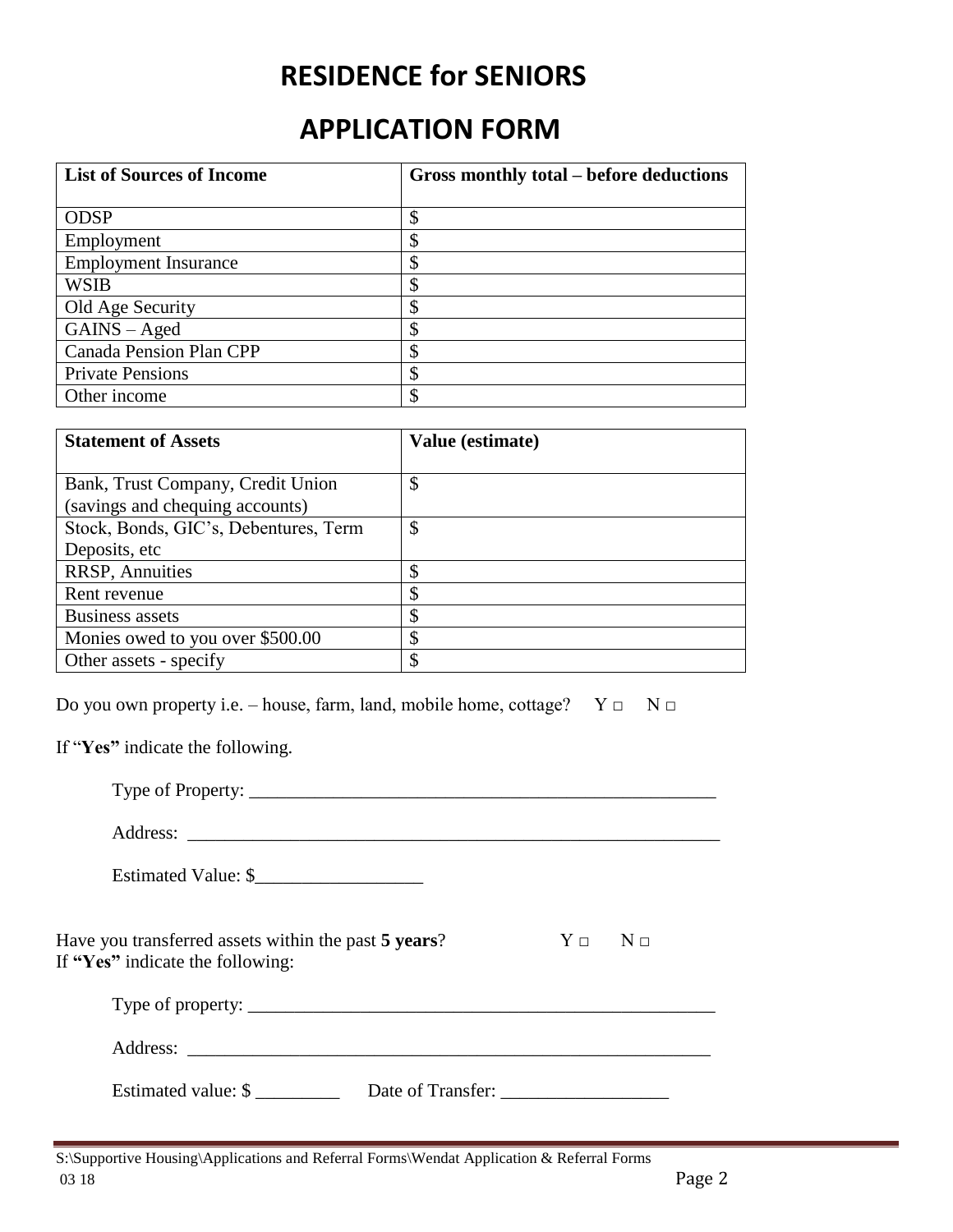Previous Address for the past **5 years**: (Must be completed – **please see note**)

| <b>Previous Address</b><br>(most recent first) | From | <b>To</b> | <b>Reason for Leaving</b> |
|------------------------------------------------|------|-----------|---------------------------|
|                                                |      |           |                           |
|                                                |      |           |                           |
|                                                |      |           |                           |
|                                                |      |           |                           |
|                                                |      |           |                           |

### **Note: Preference will be given to current residents of North Simcoe who have lived in the area for the past 5 years**

### **Support Services Currently in Place:**

| <b>Reason for Type of Support</b><br><b>Service</b>      | If in place, name of Community Agency<br><b>Providing Support to you</b> |
|----------------------------------------------------------|--------------------------------------------------------------------------|
| $\Box$ Acquired Brain Injury                             |                                                                          |
| $\Box$ Personal Care Services                            |                                                                          |
| $\Box$ Mental Health Services                            |                                                                          |
| $\Box$ Developmental Services                            |                                                                          |
| $\Box$ Persons with physical disabilities                |                                                                          |
| $\Box$ Assistive Devices (wheelchairs,<br>walkers, etc.) |                                                                          |
| $\Box$ Other Support Services                            |                                                                          |
|                                                          |                                                                          |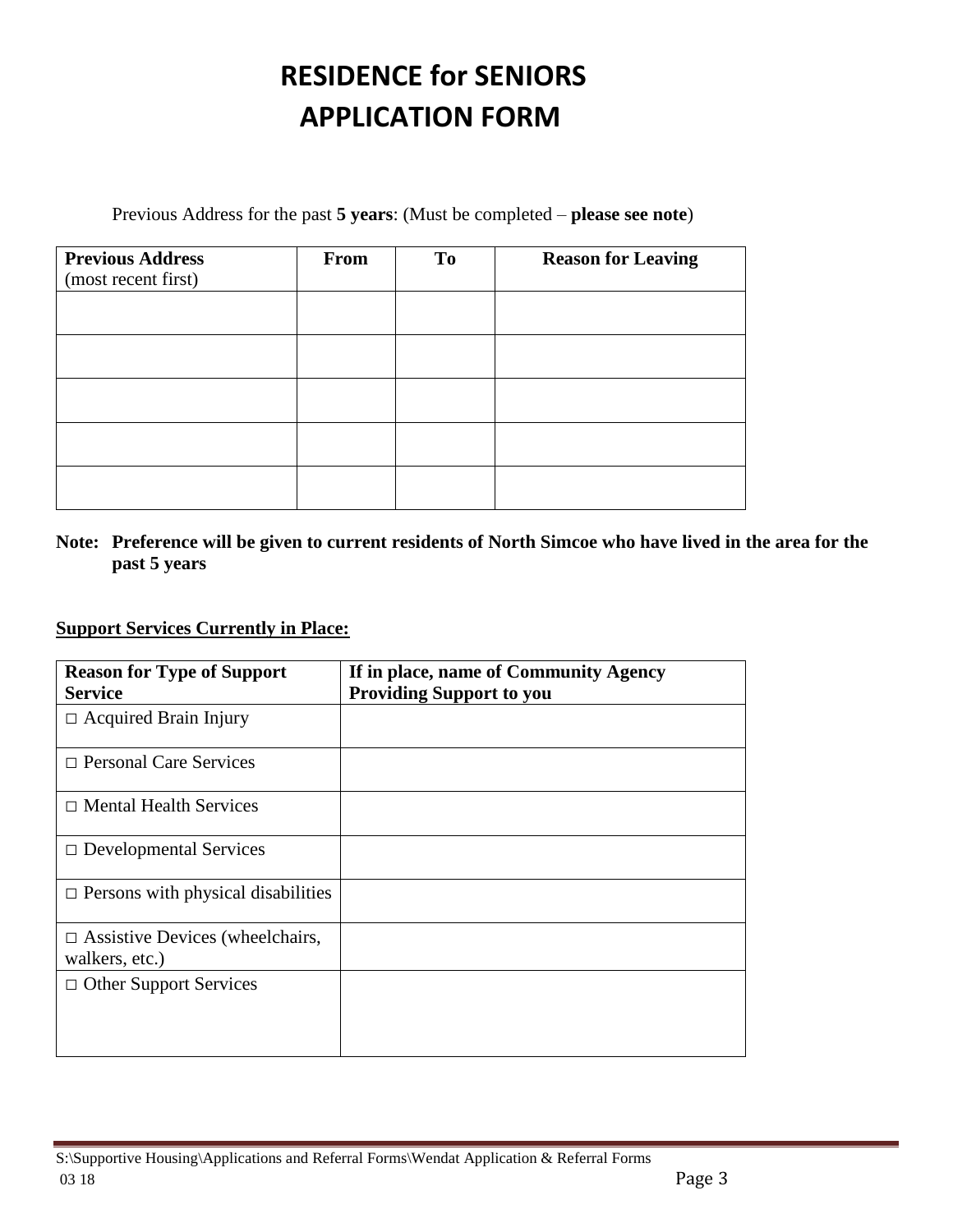### **Physical Disabilities – Details:**

Do you have difficulty with any of the following?

| $\Box$ Vision | Nneech | $\Box$ Hearin<br>earing ' | $\cdot$ 1 $\cdot$ .<br>$\Box$<br>Mobility<br>_______ |  |
|---------------|--------|---------------------------|------------------------------------------------------|--|
|               |        |                           |                                                      |  |

Details:

### **Important Collateral Information:**

| Have you had any Falls or near falls within the past 6 months? $Y \Box$ N $\Box$      |            |        |  |  |
|---------------------------------------------------------------------------------------|------------|--------|--|--|
| If yes, how many? ________ Did this require a trip to the hospital? $Y \Box$ N $\Box$ |            |        |  |  |
| Hospitalizations or ER visits within past year? $Y \Box$ $N \Box$                     |            |        |  |  |
| # of hospitalizations: _____ # of ER visits: _____                                    |            |        |  |  |
|                                                                                       |            |        |  |  |
| Diagnoses:                                                                            |            |        |  |  |
|                                                                                       |            |        |  |  |
| <b>Family Physician or Nurse Practitioner:</b>                                        |            | Phone: |  |  |
|                                                                                       |            |        |  |  |
| Medications: (Prescribed):                                                            | Allergies: |        |  |  |